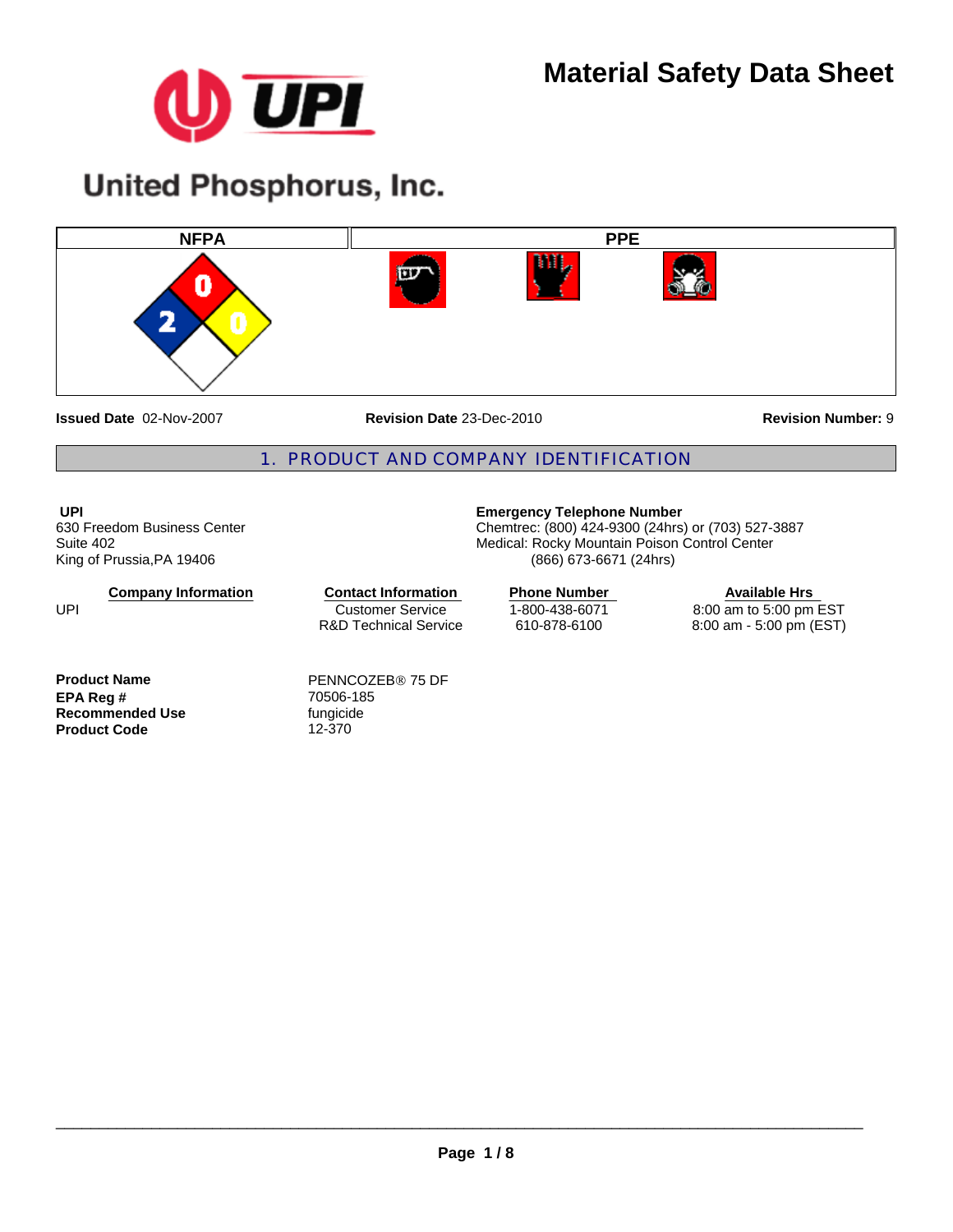### 2. HAZARDS IDENTIFICATION

 $\Box$ 

## **CAUTION Emergency Overview** Mild eye irritation Harmful by inhalation, in contact with skin and if swallowed **Appearance** Grey, Yellow, Brown. **Physical State** Free flowing microgranules. **Odor** Slight. Rotten egg-like.

#### **Potential Health Effects**

- Inhalation - Skin contact **Eyes** May cause slight irritation.<br> **Skin Skin Example 1** Irritating to skin. **Skin**<br> **Inhalation**<br>
Slightly toxic if ir **Inhalation** Slightly toxic if inhaled.<br> **Ingestion** Harmful if swallowed.

**Harmful if swallowed.** 

#### 3. COMPOSITION/INFORMATION ON INGREDIENTS

#### **Ingredients Name**

| <b>Chemical Name</b>       | <b>CAS-No</b> | Weight % | <b>OSHA PEL</b> |
|----------------------------|---------------|----------|-----------------|
| Zinc manganese ethylenebis | 8018-01-7     | 75       | N/A             |
| dithiocarbamate            |               |          |                 |
| Ethylene thiourea          | 96-45-7       | 0-0.5    | N/A             |

### 4. FIRST AID MEASURES

| <b>Eye Contact</b>        | Hold eye open and rinse slowly and gently with water for 15<br>- 20 minutes. Remove contact lenses, if present, after 5<br>minutes, then continue rinsing eye.<br>Call a poison control center or doctor for treatment advice.                               |
|---------------------------|--------------------------------------------------------------------------------------------------------------------------------------------------------------------------------------------------------------------------------------------------------------|
| <b>Skin Contact</b>       | Take off contaminated clothing.<br>Rinse skin immediately with plenty of water for 15-20 minutes.<br>Call poison control center or doctor for treatment advice.                                                                                              |
| <b>Inhalation</b>         | Move person to fresh air.<br>If person is not breathing, call 911 or an ambulance, then give<br>artifical respiration.<br>Call a poison control center or doctor for further treatment advice.                                                               |
| Ingestion                 | Call a physician or Poison Control Center immediately<br>Have person sip a glass of water if able to swallow<br>Do not induce vomiting unless told to do so by a poison control<br>center or doctor<br>Never give anything by mouth to an unconscious person |
| <b>Notes to Physician</b> | No information available                                                                                                                                                                                                                                     |

 $\_$  ,  $\_$  ,  $\_$  ,  $\_$  ,  $\_$  ,  $\_$  ,  $\_$  ,  $\_$  ,  $\_$  ,  $\_$  ,  $\_$  ,  $\_$  ,  $\_$  ,  $\_$  ,  $\_$  ,  $\_$  ,  $\_$  ,  $\_$  ,  $\_$  ,  $\_$  ,  $\_$  ,  $\_$  ,  $\_$  ,  $\_$  ,  $\_$  ,  $\_$  ,  $\_$  ,  $\_$  ,  $\_$  ,  $\_$  ,  $\_$  ,  $\_$  ,  $\_$  ,  $\_$  ,  $\_$  ,  $\_$  ,  $\_$  ,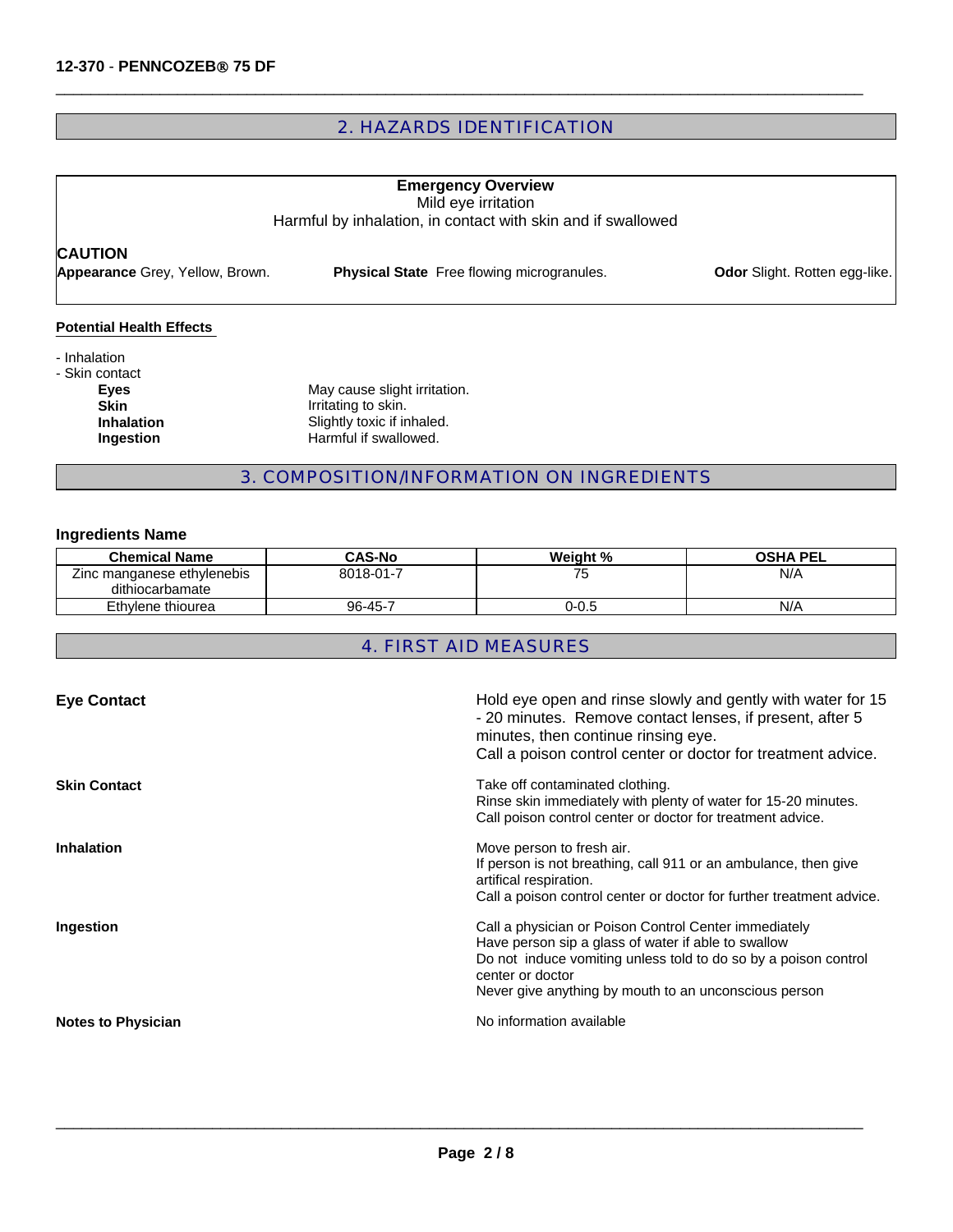### 5. FIRE-FIGHTING MEASURES

 $\Box$ 

**Flammable Explosive Properties** 

| <b>Flash Point</b><br><b>Autoignition Temperature</b> |                     | Not available<br>$159^{\circ}$ C                                                                                                                                                                                                                                                                              |                                                                                                                                       |  |
|-------------------------------------------------------|---------------------|---------------------------------------------------------------------------------------------------------------------------------------------------------------------------------------------------------------------------------------------------------------------------------------------------------------|---------------------------------------------------------------------------------------------------------------------------------------|--|
| <b>Flammability Limits in Air</b>                     |                     | Not available                                                                                                                                                                                                                                                                                                 |                                                                                                                                       |  |
| <b>Extnguishing Media</b>                             |                     | Use: Water spray, Carbon dioxide (CO2), Dry chemical.                                                                                                                                                                                                                                                         |                                                                                                                                       |  |
| <b>Fire/Explosion Hazard</b>                          |                     | Firefighters and others who may be exposed to products of<br>thoroughly decontaminated after use.                                                                                                                                                                                                             | combustion should wear full fire fighting turn out gear and self-<br>contained breathing apparatus. Fire fighting equipment should be |  |
| <b>Hazardous Combustion Products</b>                  |                     | If heated to decomposition (>235 F) flammable ethylene is<br>produced.                                                                                                                                                                                                                                        |                                                                                                                                       |  |
| <b>NFPA</b>                                           | Health <sub>2</sub> | Flammability 0<br>Instability 0                                                                                                                                                                                                                                                                               |                                                                                                                                       |  |
|                                                       |                     | <b>6. ACCIDENTAL RELEASE MEASURES</b>                                                                                                                                                                                                                                                                         |                                                                                                                                       |  |
| <b>Personal Precautions</b>                           |                     | Avoid contact with the skin and the eyes. Ensure adequate ventilation.                                                                                                                                                                                                                                        |                                                                                                                                       |  |
| <b>Environmental Precautions</b>                      |                     | Consult a regulatory specialist to determine appropriate state or local reporting requirements,<br>for assistance in waste characterization and/or hazardous waste disposal and other<br>requirements listed in pertinenet environmental permits Do not flush into surface water or<br>sanitary sewer system. |                                                                                                                                       |  |
| <b>Methods for Clean-up</b>                           |                     | Sweep up and shovel into suitable containers for disposal.                                                                                                                                                                                                                                                    |                                                                                                                                       |  |
|                                                       |                     | <b>7. HANDLING AND STORAGE</b>                                                                                                                                                                                                                                                                                |                                                                                                                                       |  |
|                                                       |                     |                                                                                                                                                                                                                                                                                                               |                                                                                                                                       |  |

Handling **Handling** Avoid breathing dust. Keep out of reach of children. Avoid contact with skin, eyes and clothing. In case of insufficient ventilation, wear suitable respiratory equipment. **Storage** Keep tightly closed in a dry and cool place. If allowed to become wet the product will

deteriorate and represent a fire hazard.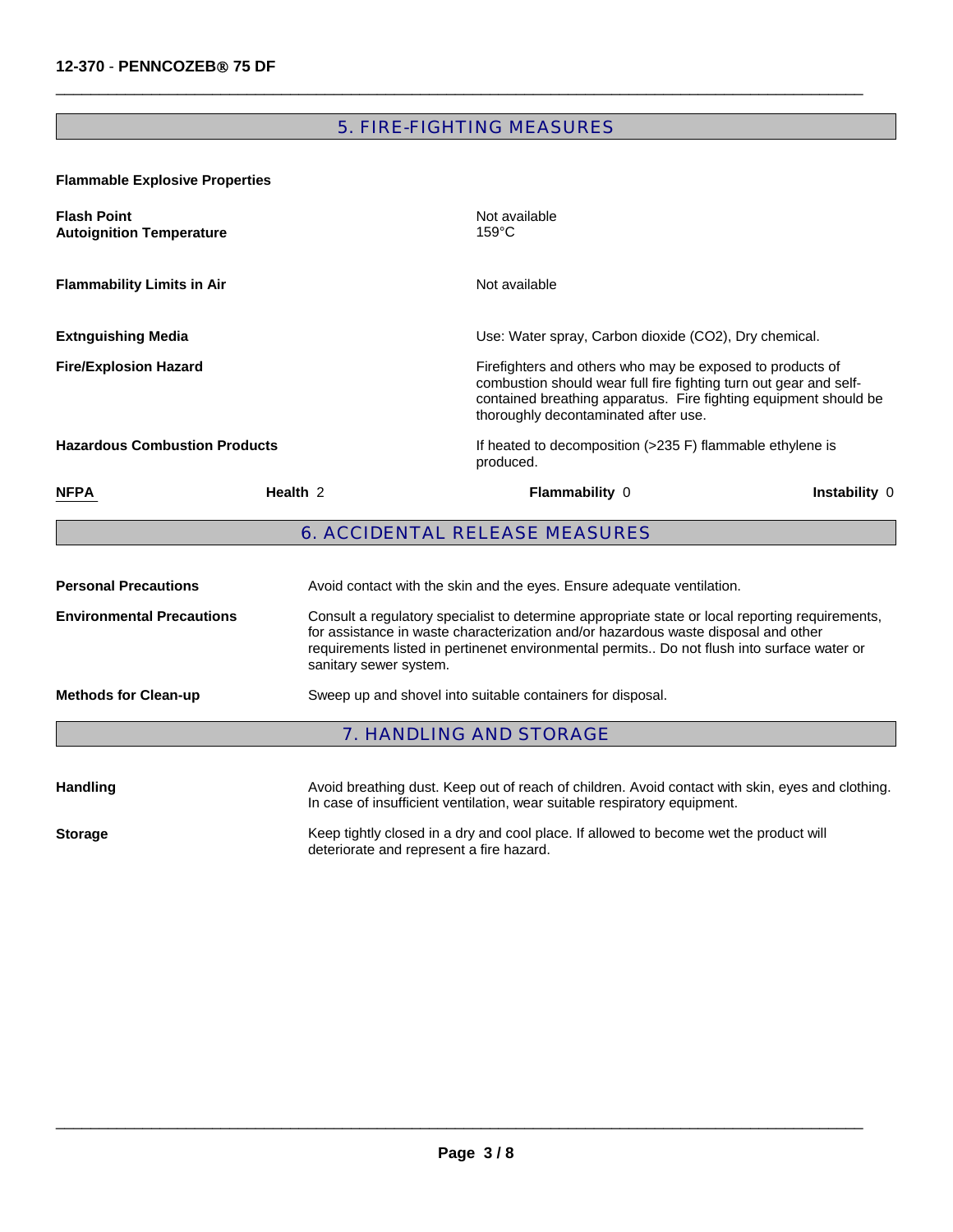### 8. EXPOSURE CONTROLS / PERSONAL PROTECTION

 $\Box$ 

#### **Exposure Guidelines**

| <b>Engineering Controls</b>          | Investigate engineering techniques to reduce exposures. Local mechanical exhaust ventilation<br>is preferred. Consult ACGIH ventilation manual or NFPA Standard 91 for design of exhaust<br>systems                                                                                                                                                                                                                                                                                                                                                                                                                                                                                                                                                                      |
|--------------------------------------|--------------------------------------------------------------------------------------------------------------------------------------------------------------------------------------------------------------------------------------------------------------------------------------------------------------------------------------------------------------------------------------------------------------------------------------------------------------------------------------------------------------------------------------------------------------------------------------------------------------------------------------------------------------------------------------------------------------------------------------------------------------------------|
|                                      | PESTICIDE APPLICATORS & WORKERS. THESE WORKERS MUST REFER TO<br>PRODUCT LABELING AND DIRECTIONS FOR USE IN ACCORDANCE WITH EPA<br>WORKER PROTECTION STANDARD 40 CFR PART 170                                                                                                                                                                                                                                                                                                                                                                                                                                                                                                                                                                                             |
| <b>Personal Protective Equipment</b> |                                                                                                                                                                                                                                                                                                                                                                                                                                                                                                                                                                                                                                                                                                                                                                          |
| <b>Eye/face Protection</b>           | Avoid contact with eyes. Goggles.                                                                                                                                                                                                                                                                                                                                                                                                                                                                                                                                                                                                                                                                                                                                        |
| <b>Skin Protection</b>               | Long sleeved clothing. Long pants. Coveralls. Chemical resistant gloves, waterproof gloves.<br>Socks and footwear.                                                                                                                                                                                                                                                                                                                                                                                                                                                                                                                                                                                                                                                       |
| <b>Respiratory Protection</b>        | Where airborne exposure is likely, use NIOSH approved respiratory protection equipment<br>appropriate to the material and/or its components. Full facepiece equipment is recommended<br>and, if used, replaces need for face shield and/or chemical goggles. If exposures cannot be<br>kept at a minimum with engineering controls, consult respirator manufacturer to determine<br>appropriate type equipment for given application. Observe respirator use limitations specified<br>by NIOSH or the manufacturer. For emergency and other conditions where there may be a<br>potential for significant exposure, use an approved full face positive-pressure, self-contained<br>breathing apparatus. Respiratory protection programs must comply with 29 CFR 1910.134. |

#### **General Hygiene Considerations**

Handle in accordance with good industrial hygiene and safety practice

### 9. PHYSICAL AND CHEMICAL PROPERTIES

- **Bulk Density** 0.63 g/ml **Boiling Point/Range Not available Percent Volatiles Not available Evaporation Rate Not available Appearance Vapor Density Not available**<br> **Viscosity Not available**
- **Specific Gravity Not available <b>Solubility Solubility Dispersible in water Physical State Free flowing microgranules** Grey Yellow Brown
- **Percent Solids Odor Slight Rotten egg-like Vapor Pressure Not available VOC Content Not available pH**  $(1\%$  solution)6.9 **Molecular Weight** 
	- No data available<br>Not available **Melting Point/Range** Decomposes before melting

### 10. STABILITY AND REACTIVITY

| <b>Stability</b>                               | Stable under recommended storage conditions                                                           |
|------------------------------------------------|-------------------------------------------------------------------------------------------------------|
| <b>Conditions to Avoid</b>                     | Protect from water.                                                                                   |
| <b>Incompatible Materials</b>                  | Strong acids. Strong oxidizing agents. Water. quaternary<br>ammonium salts. EDBC sequestering agents. |
| <b>Hazardous Decomposition Products</b>        | carbon disulfide, ethylene thiourea.                                                                  |
| <b>Possibility of Hazardous Polymerization</b> | Hazardous polymerisation does not occur                                                               |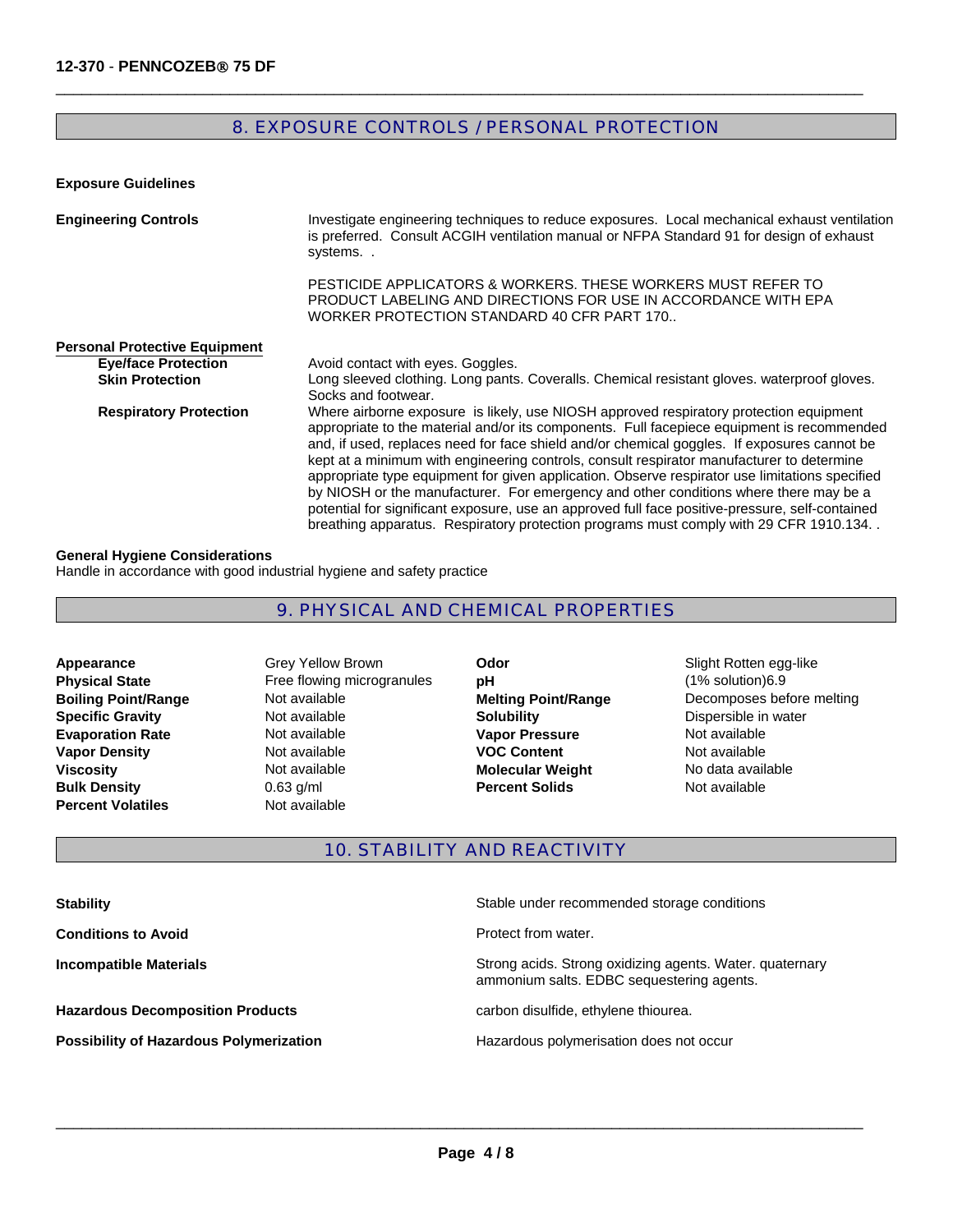### 11. TOXICOLOGICAL INFORMATION

 $\Box$ 

**Acute Toxicity**

| <b>Product Information</b> | <b>Maneb</b>                                                                                                                                                                                                                                                                                                                                         |
|----------------------------|------------------------------------------------------------------------------------------------------------------------------------------------------------------------------------------------------------------------------------------------------------------------------------------------------------------------------------------------------|
|                            | Single exposure studies indicate that this material is practically non-toxic if swallowed                                                                                                                                                                                                                                                            |
|                            | (rat LD50 >5,000 mg/kg), no more than slightly toxic if absorbed through skin (rabbit                                                                                                                                                                                                                                                                |
|                            | LD50>2,000 mg/kg), practically non-toxic if inhaled (rat 4 hr LC50 5.34-7.38 mg/l) and<br>Isightly irritating to rabbit eves and skin.                                                                                                                                                                                                               |
|                            | An increased risk of retinal degeneration was observed in some workers. Skin allergy                                                                                                                                                                                                                                                                 |
|                            | has been observed in quinea pigs following repeated exposure. Repeated and long-<br>term oarl administration produced adverse effects on the thyroid in mice, rats, and<br>dogs. Long-term oral administration produced an increased incidence of lung tumors<br>in mice and one strain, but not in three other strains. No effects were seen on the |
|                            | ability of male and female rats to reproduce when exposed orally for multiple<br>generations, although adverse effects were noted in the liver and thyroid.                                                                                                                                                                                          |
|                            | Developmental delays, but not birth defects, were observed in the offspring of rats<br>exposed orally during pregnancy, but only at doses that produced adverse effects on                                                                                                                                                                           |
|                            | the mothers. No genetic changes were observed in tests using bacteria, animal cells or<br>animals.                                                                                                                                                                                                                                                   |

#### **Chronic Toxicity**

**Carcinogenicity** The information below indicates whether any agency has listed any ingredient as a carcinogen.

| $\overline{\phantom{a}}$<br>---                         | $\sim$<br>ш | $\sim$ $ -$<br>. A C<br>ını | --<br>. .<br>. |  |
|---------------------------------------------------------|-------------|-----------------------------|----------------|--|
| $\overline{\phantom{a}}$<br>.<br>۱۱٬۱۵۳<br>nourea<br>-- |             |                             |                |  |

#### **IARC: (International Agency for Research on Cancer)**

A trace contaminant, Ethylene thiourea (ETU) a breakdown product of Maneb, has been catergorized as a probable human carcinogen by NTP.

#### 12. ECOLOGICAL INFORMATION

#### **Ecotoxicity**

No information available.

#### 13. DISPOSAL CONSIDERATIONS

| <b>Waste Disposal Method</b>  | Pesticide wastes are acutely hazardous. Improper disposal of excess pesticide or rinsate is a<br>violation of Federal law. If the wastes cannot be disposed of by use or according to label<br>instructions, contact your State Pesticide or Environmental Control Agency, or the Hazardous<br>Waste representative at the nearest EPA Regional Office for guidance. . Dispose of<br>contents/container in accordance with local regulation. |
|-------------------------------|----------------------------------------------------------------------------------------------------------------------------------------------------------------------------------------------------------------------------------------------------------------------------------------------------------------------------------------------------------------------------------------------------------------------------------------------|
| <b>Contaminated Packaging</b> | Non refillable container. Do not reuse this container. Completely empty bag into application<br>equipment. Then offer for recycling if available or dispose of empty bag in a sanitary landfill or<br>by incineration or, if allowed by state and local authorities, by burning. If burned, stay out of<br>smoke                                                                                                                             |

 $\_$  ,  $\_$  ,  $\_$  ,  $\_$  ,  $\_$  ,  $\_$  ,  $\_$  ,  $\_$  ,  $\_$  ,  $\_$  ,  $\_$  ,  $\_$  ,  $\_$  ,  $\_$  ,  $\_$  ,  $\_$  ,  $\_$  ,  $\_$  ,  $\_$  ,  $\_$  ,  $\_$  ,  $\_$  ,  $\_$  ,  $\_$  ,  $\_$  ,  $\_$  ,  $\_$  ,  $\_$  ,  $\_$  ,  $\_$  ,  $\_$  ,  $\_$  ,  $\_$  ,  $\_$  ,  $\_$  ,  $\_$  ,  $\_$  ,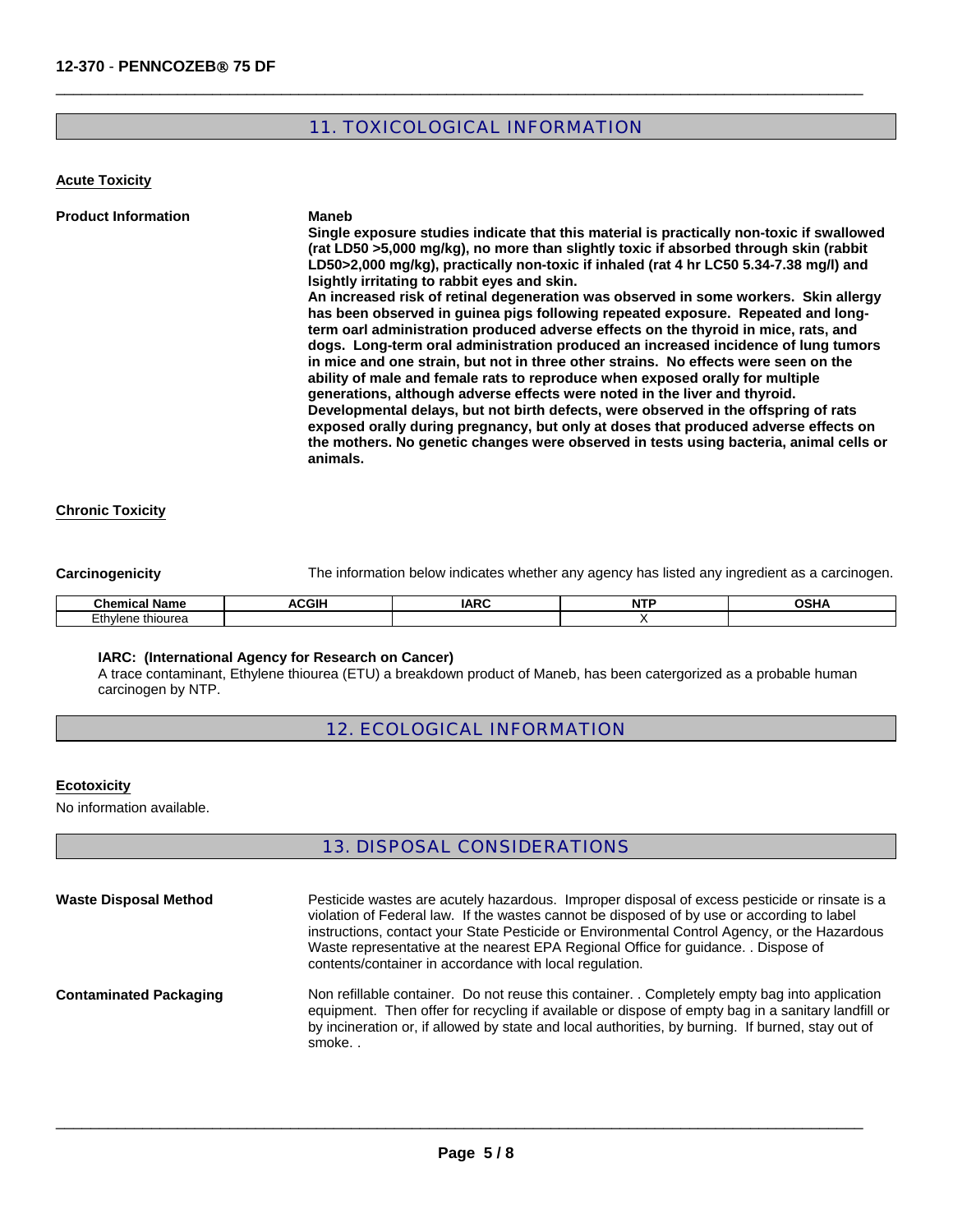### 14. TRANSPORT INFORMATION

 $\Box$ 

**DOT** When shipped domestically by highway in non-bulk containers this product can be shipped as not regulated. When shipped in bulk, by vessel, or internationally use the following shipping description:

#### **ICAO**

| UN-No                       | UN3077                                                       |
|-----------------------------|--------------------------------------------------------------|
| <b>Proper Shipping Name</b> | Environmentally hazardous substance, solid, n.o.s (Mancozeb) |
| <b>Hazard Class</b>         |                                                              |
| <b>Packing Group</b>        | PG III                                                       |

#### **IATA**

| UN-No                       | 3077                                                           |
|-----------------------------|----------------------------------------------------------------|
| <b>Proper Shipping Name</b> | Environmentally hazardous substances, solid, n.o.s. (Mancozeb) |
| <b>Hazard Class</b>         | 9                                                              |
| <b>Packing Group</b>        | PG III                                                         |
| <b>ERG Code</b>             | 9L                                                             |

#### **IMDG/IMO**

| This product contains a chemical which is listed as a marine pollutant according to IMDG/IMO |
|----------------------------------------------------------------------------------------------|
|                                                                                              |

### 15. REGULATORY INFORMATION

#### **International Inventories**

| Zinc manganese ethylenebis dithiocarbamate |  |
|--------------------------------------------|--|
|                                            |  |

| <b>ENCS</b>          | Listed |
|----------------------|--------|
| <b>CHINA</b>         | Listed |
| <b>KECL</b>          | Listed |
| Ethylene thiourea    |        |
| <b>DSL</b>           | Listed |
| <b>EINECS/ELINCS</b> | Listed |
| <b>ENCS</b>          | Listed |
| <b>CHINA</b>         | Listed |
| <b>KECL</b>          | Listed |
| <b>USA</b>           |        |

### **Federal Regulations**

**SARA 313** Y

| .<br>.5-NC<br>.<br>Name<br>nor<br>-- |
|--------------------------------------|
|--------------------------------------|

\_\_\_\_\_\_\_\_\_\_\_\_\_\_\_\_\_\_\_\_\_\_\_\_\_\_\_\_\_\_\_\_\_\_\_\_\_\_\_\_\_\_\_\_\_\_\_\_\_\_\_\_\_\_\_\_\_\_\_\_\_\_\_\_\_\_\_\_\_\_\_\_\_\_\_\_\_\_\_\_\_\_\_\_\_\_\_\_\_\_\_\_\_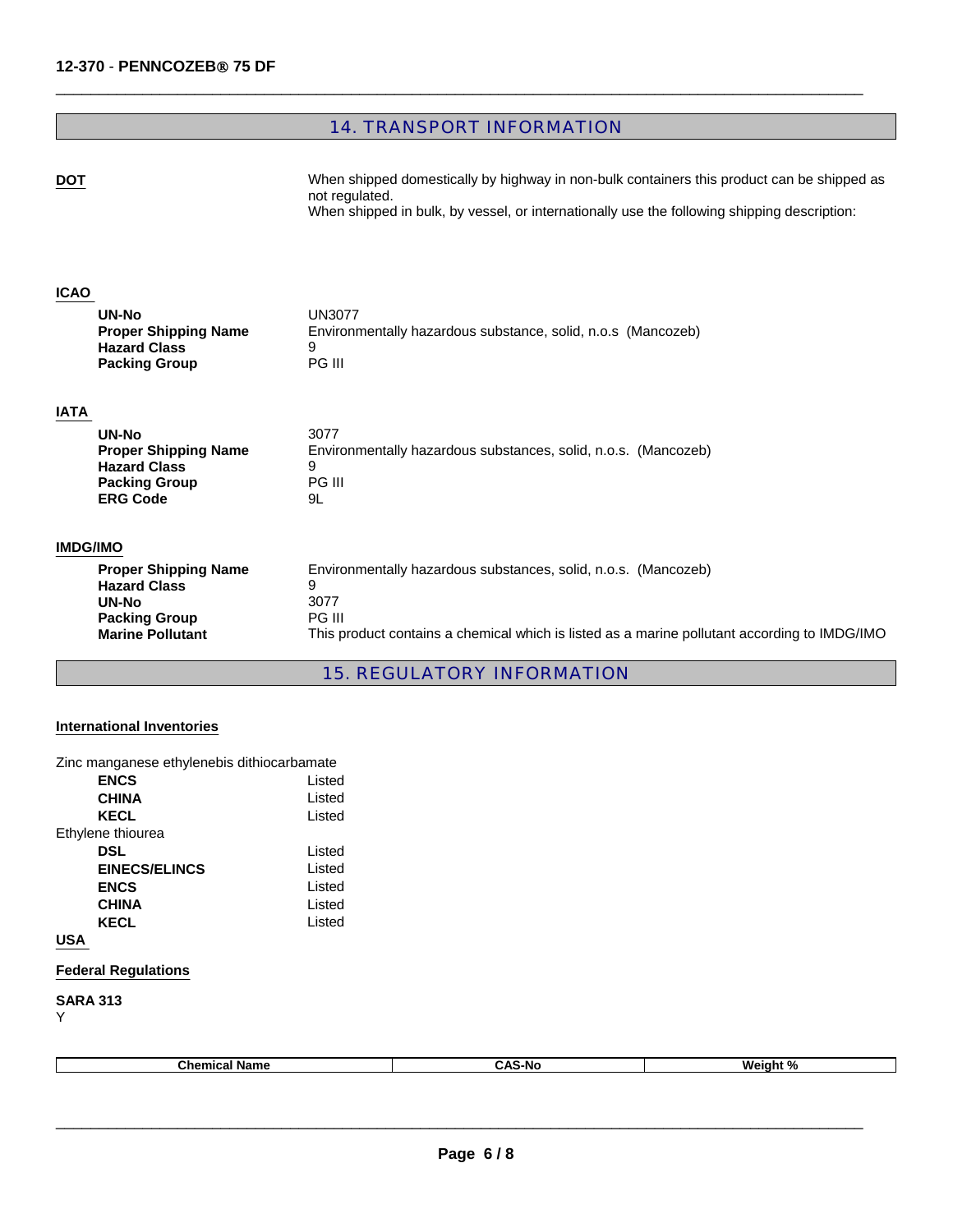#### **12-370** - **PENNCOZEB**® **75 DF**

| -<br>manganese<br>rbamate<br>∠inc<br>ethylenebis<br>dithiocar | $0^{\circ}$<br>ou<br>u           | -- |
|---------------------------------------------------------------|----------------------------------|----|
| $\sim$<br>*hiourea<br>nvlene<br>– ⊔                           | ฉค<br>$\prime\prime\prime$<br>JU |    |

 $\Box$ 

#### **SARA 311/312 Hazardous Categorization**

| <b>Chronic Health Hazard</b>             | N٥  |
|------------------------------------------|-----|
| <b>Acute Health Hazard</b>               | Yes |
| <b>Fire Hazard</b>                       | N٥  |
| <b>Sudden Release of Pressure Hazard</b> | Nο  |
| <b>Reactive Hazard</b>                   | Nο  |

#### **Clean Water Act**

**Clean Air Act, Section 112 Hazardous Air Pollutants (HAPs) (see 40 CFR 61)**  This product contains the following HAPs:

| <b>Chemical Name</b>                             | <b>CAS-No</b> | Weight %  | <b>HAPS data</b> | <b>VOC Chemicals</b> | <b>Class 1 Ozone</b><br><b>Depletors</b> | <b>Class 2 Ozone</b><br><b>Depletors</b> |
|--------------------------------------------------|---------------|-----------|------------------|----------------------|------------------------------------------|------------------------------------------|
| Zinc manganese<br>ethylenebis<br>dithiocarbamate | 8018-01-7     | 75        | Listed.          |                      |                                          |                                          |
| Ethylene thiourea                                | 96-45-7       | $0 - 0.5$ | Listed.          |                      |                                          |                                          |

#### **CERCLA**

| <b>Chemical Name</b>       | w       |
|----------------------------|---------|
| Zinc manganese ethylenebis | Listed. |
| dithiocarbamate            |         |
| Ethylene thiourea          | .isted. |

#### **RCRA**

| <b>Chemical Name</b> | <b>RCRA - D Series Wastes</b> | <b>RCRA - P Series Wastes</b> | <b>RCRA - U Series Wastes</b> |
|----------------------|-------------------------------|-------------------------------|-------------------------------|
| Ethylene thiourea    |                               |                               | U116                          |

#### **Pesticide Information**

#### **State Regulations**

#### **California Proposition 65**

This product contains the following Proposition 65 chemicals:

| <b>Chemical Name</b>       | <b>CAS-No</b> | Category | California Prop. 65     |
|----------------------------|---------------|----------|-------------------------|
| Zinc manganese ethylenebis | 8018-01-7     |          | Listed.                 |
| dithiocarbamate            |               |          | Listed: January 1, 1990 |
|                            |               |          | Carcinogenic.           |
| Ethylene thiourea          | $96 - 45 - 7$ |          | Listed.                 |
|                            |               |          | Listed: January 1, 1988 |
|                            |               |          | Carcinogenic.           |
|                            |               |          | Listed: January 1, 1993 |
|                            |               |          | Developmental toxin.    |
|                            |               |          | 20 ug/day               |

#### **State Right-to-Know**

| <b>Illinois</b><br>⊡hen<br>---<br>vania<br>Jersey<br><b>Anneatte</b><br><b>Island</b><br>Nam<br>Da<br>avlvr<br>New<br>м.<br>.nic<br>----<br>.wa<br>aau.<br>านอษแล |
|-------------------------------------------------------------------------------------------------------------------------------------------------------------------|
|-------------------------------------------------------------------------------------------------------------------------------------------------------------------|